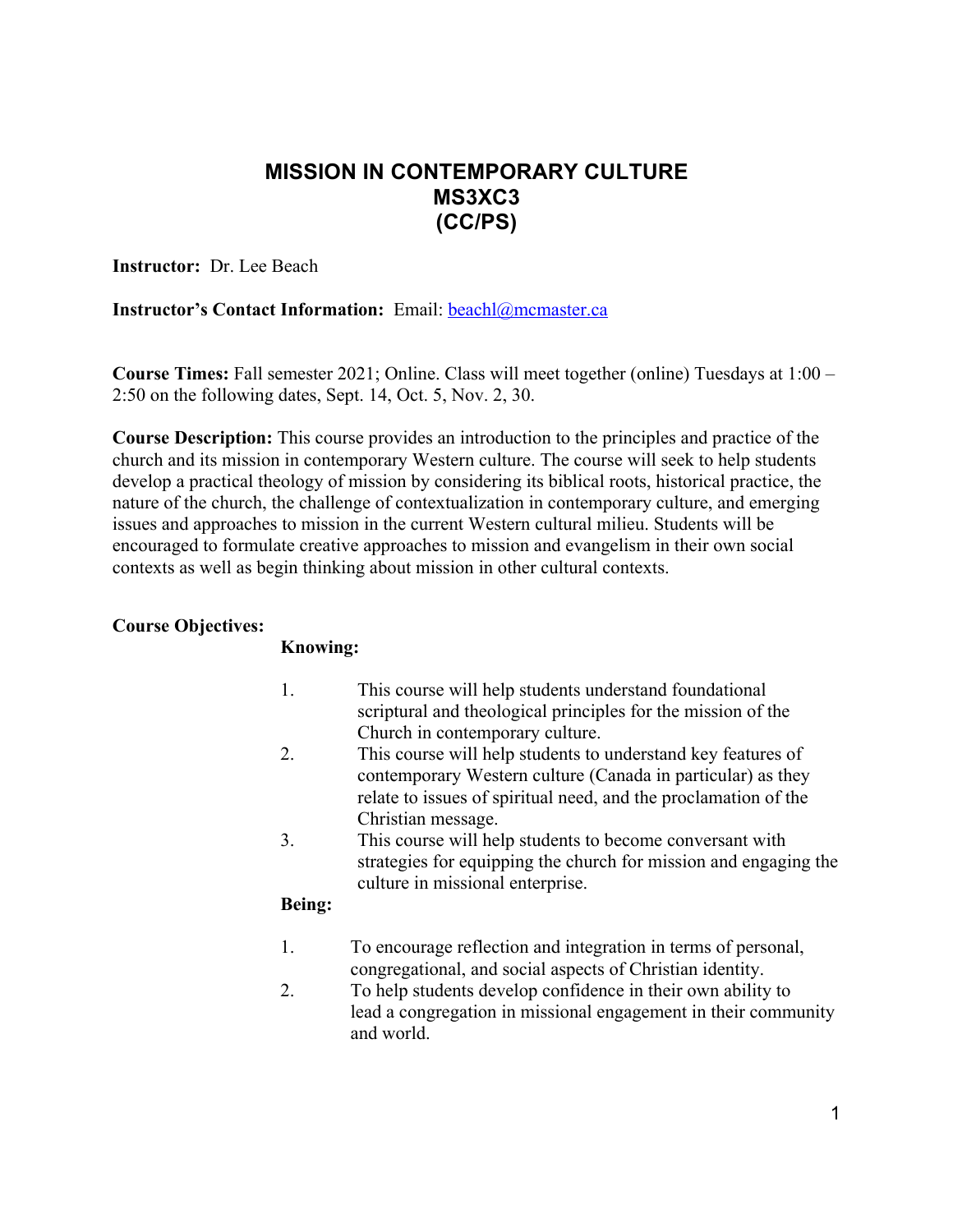## **Doing:**

- 1. To give students the opportunity to develop their own philosophy of mission and evangelism for local church ministry and consider strategies for implementation.
- 2. To equip students with relevant strategies for personal and congregational mission.

A core value of our class is that it is a "learning community," designed to be a place where each member of the community can grow through positive affirmation and constructive input. We should all come to the community as people in process, open to be deconstructed and formed through our mutual learning experience.

As a responsible member of our learning community you will be expected to commit yourself to the class throughout the semester that we are together. This means that in our class interactions you will endeavor to treat all members of our class with respect and dignity. Your attendance is required as your presence is necessary for our community (that is our class) to function at an optimal level. Assignments should be handed in on time and in good order. All late assignments will be docked at the rate of 3% for each day (including weekends) late. Assignments should be submitted as an email attachment electronically in a word or pdf document.

### **Instructor's role and availability**

As professor it is my responsibility to empower each class member as a learner by treating each student with respect and dignity. I come to position myself as a fellow learner in the community and to offer information, reflection, experience and questions for us to reflect on together. Further, it is my responsibility to give good evaluation and feedback to your thinking, both as you offer it to the class in our discussions and through written work so that your growth through this class can be maximized as a result of our collaboration.

I will do my best to answer any email enquiries within 24 hours during week days (Mon.-Fri). I do not generally answer emails Saturdays or Sunday during the day. If an email is sent later in the afternoon on a Friday it will probably not be answered until Sunday evening or Monday morning. I will do my very best to grade assignments within three weeks of submission.

I am not only available but also welcome and enjoy connections with each of you outside formal class time. If you would like to meet together via zoom or webex please feel free to make an appointment with me for a time that works for both of us.

#### **Required Texts:**

- *A Light to the Nations: The Missional Church and the Biblical Story.* Michael W. Goheen (Grand Rapids: Baker, 2011).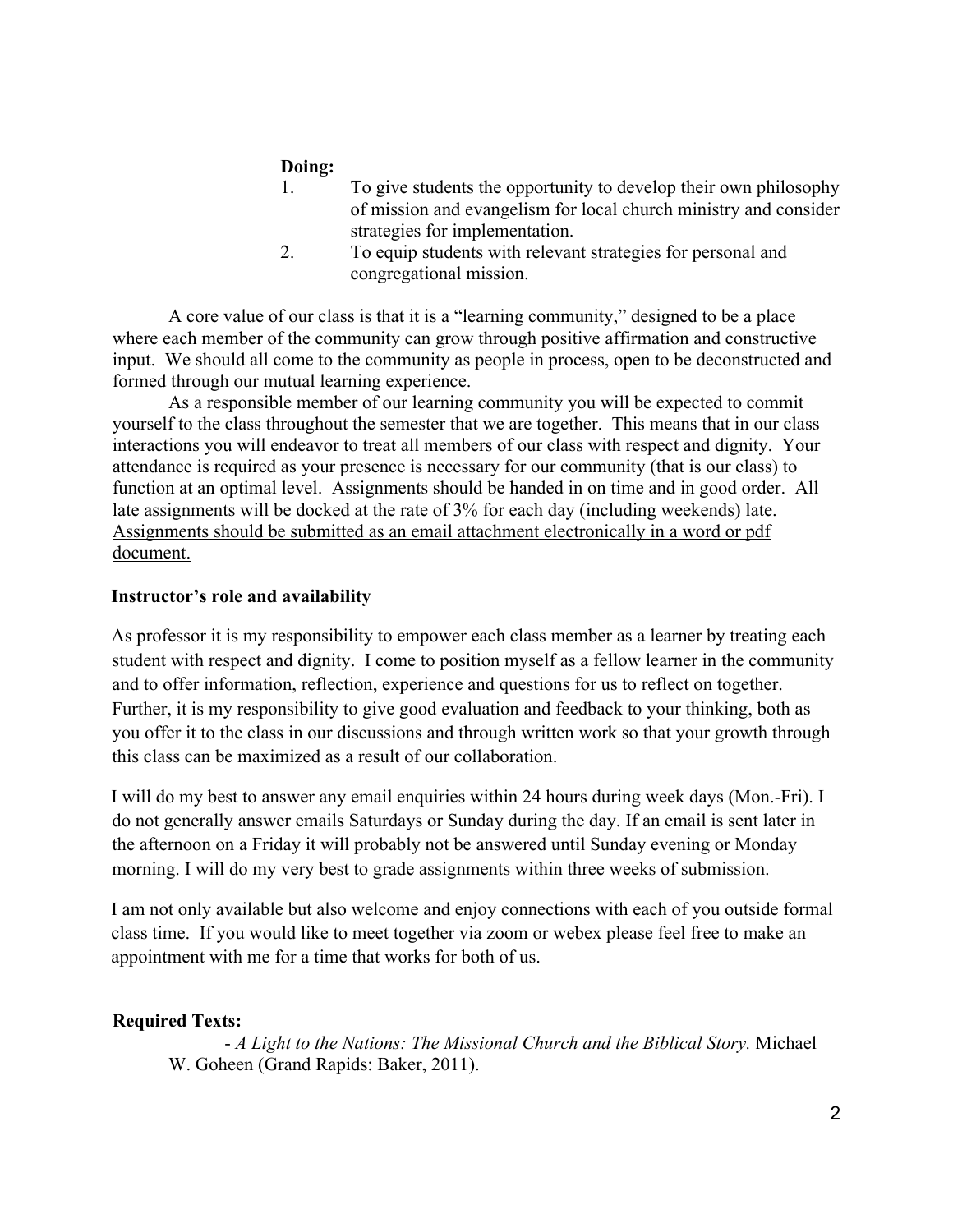- *Women in the Mission of the Church: Their Opportunities and Obstacles Throughout Christian History.* Leanne M. Dzubinski and Anneke H. Stasson (Grand Rapids: Baker, 2021).

- *Faithful Presence: Seven Disciplines that Shape the Church for Mission.* David Fitch (Downers Grove: Intervarsity, 2016).

#### **Course Requirements**

#### **i. Paper: A Biblical Theology of Mission**

This paper should offer an introductory biblical foundation for the mission of the church. The paper should offer a biblical basis for mission and develop a theological foundation for the ongoing mission of the church. The paper should interact with key biblical texts in the Old and New Testament that speak to the missional nature of Israel and the church, it should also offer theological reflection on how those texts along with any other relevant historical examples can be formed into a coherent theology of mission. A short, concluding section should offer some brief reflection on the implications of this theology on the work of the church in contemporary culture. The paper should demonstrate comprehension of course materials, required texts (particularly *A Light to the Nations* and *Women in the Mission of the Church)* as well as at least six other pertinent sources on the issue of mission.

 **This paper should be 10-12 pages (double spaced) in length. It will constitute 30% of the course grade. It is due Oct. 19, 2021.** 

#### **ii. Paper and Presentation: Challenges Facing the Church in Mission**

This assignment is in two parts. The paper should offer three key challenges that you believe the church in North America is facing today as it seeks to engage the context missionally. Each challenge should be briefly presented and an explanation as to why you see it as a key challenge should be provided. The presentation and exploration of each challenge does not have to be exhaustive, but it should be descriptive enough to make it clear why it stands as a missional challenge for the church. The challenges should not be so local that they only apply to your church context, but it is okay to write from your own social and/or cultural vantage point. This means that you may identify a challenge (or two) that are unique to your context but may not apply to all churches throughout North America (i.e. challenges unique to immigrant churches or churches in a particular social location). However, they should be challenges that other congregations in a similar situation would share, not just something that is unique to your church or ministry context. The paper is designed to be descriptive, not prescriptive, so there is no need to provide solutions to these challenges in this paper. The paper should reflect that research has been done on each challenge identified by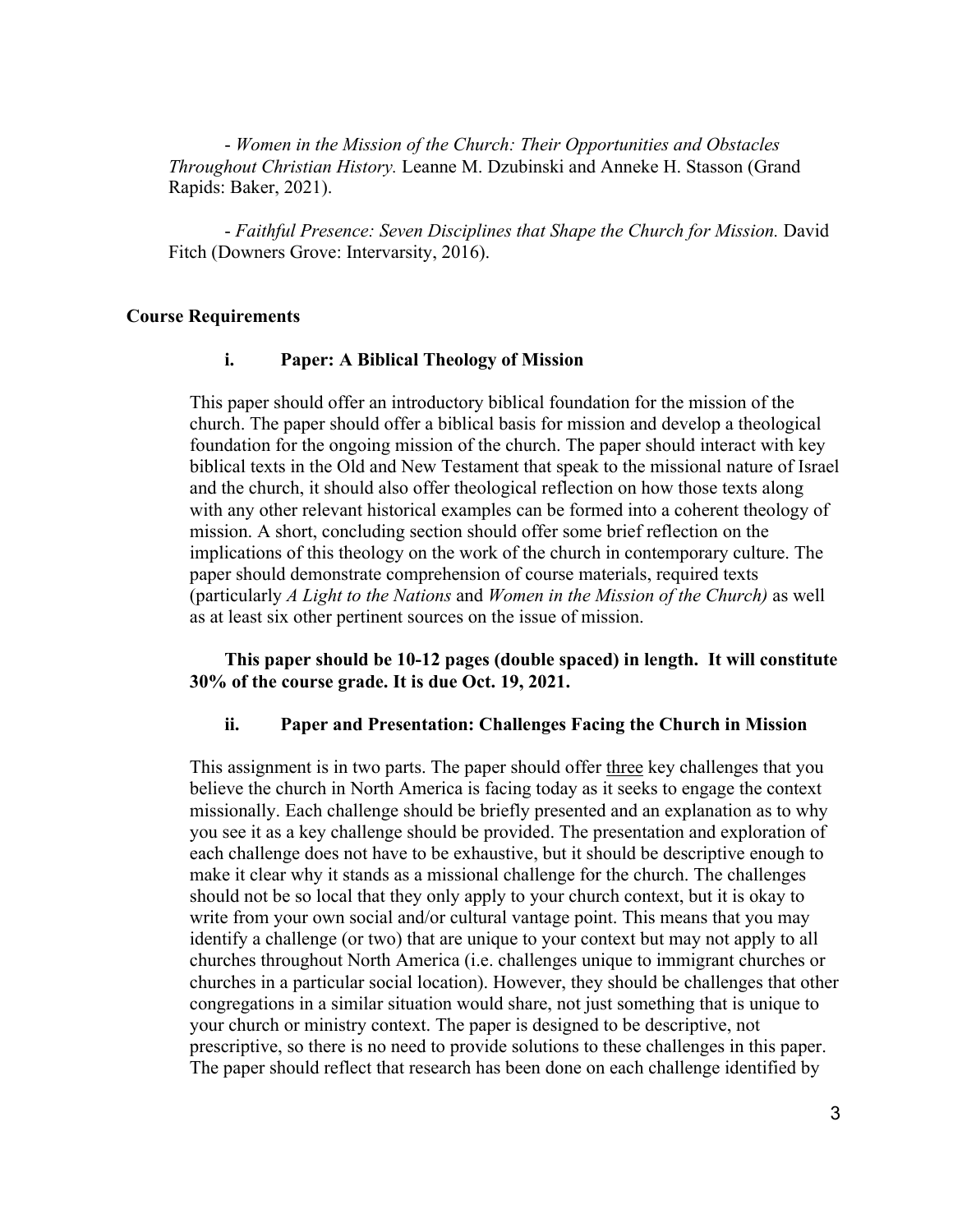citing at least three appropriate sources for each challenge (some sources can be duplicated for different challenges if appropriate).

#### **This paper should be 6-8 pages in length and will constitute 20% of the final course grade. It is due Nov. 9, 2021.**

The second part of this assignment is to prepare a short presentation based on your paper to present to a small group of your classmates. The presentation should be conceived in a TED talk style where you succinctly offer your three challenges and describe why they are things that the church must pay attention to. The talk should conclude with one idea as to how the church must position itself (i.e. how it must think and/or behave) in order for it to face these challenges effectively.

The presentation will be offered to a group of 3-4 students and the course instructor. Time for group interaction on the content of your presentation will take place after your presentation.

The presentations will be scheduled for regular class time  $(1:00-2:50)$  on Nov. 9<sup>th, 16th</sup> or 23rd. The exact date will be determined within two weeks of the start of the course as the number of groups needed will depend on the size of the class.

\*\*There is a chance that some groups may have to be scheduled outside of the regular class time (again depending on class size). If so, every effort will be made to accommodate everyone's personal schedule with as little disruption as possible.

### **The presentation should be 10 minutes in length and will constitute 10% of the final course grade. The due date for your presentation will be determined according to the schedule that is set within the first two weeks of the course.**

### **iii. Research, Reflection and Specialization Paper: How can we do mission in the 21st Century West?**

#### **Church in Culture Specialization**

For students taking the course as part of the specialization in Church in Culture this paper should offer an introductory analysis of contemporary approaches to mission (and evangelism) in church ministry. The paper should critically engage with those approaches and how they either do, or do not, equip the church to engage effectively with the contemporary context. Finally, the paper should offer ideas on how the church can truly be missional and how it should do mission in the contemporary world by relating it to a specific context (i.e. your home church, field placement site, university campus, etc.). The paper should demonstrate comprehension of course materials, required texts and at least seven other sources pertinent to the issue of mission and evangelism.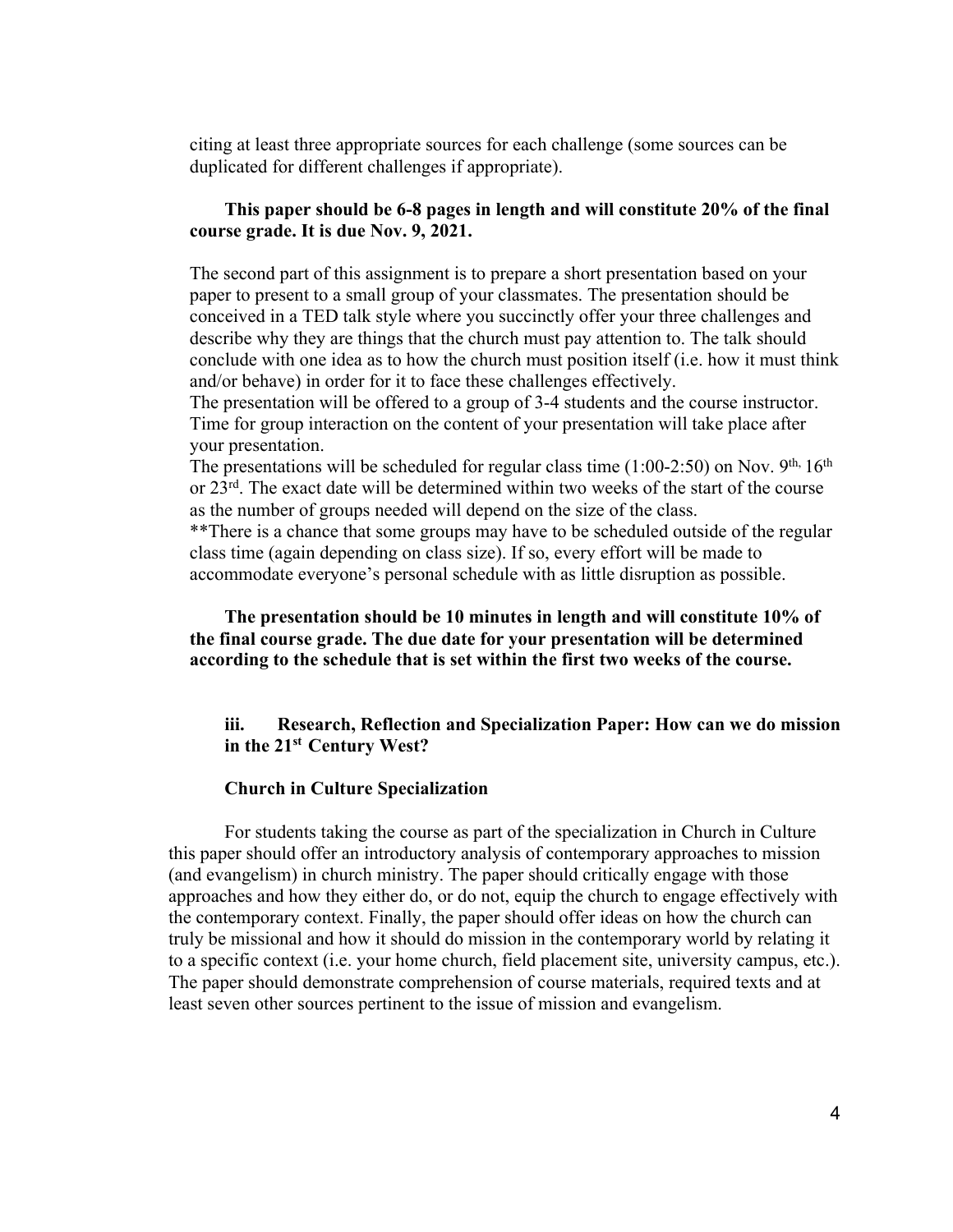### **Pastoral Studies Specialization**

For students taking the course as part of the specialization in Pastoral Studies this paper should offer an introductory analysis of contemporary approaches to mission (and evangelism) in church ministry. The paper should critically engage with those approaches and how they either do, or do not, equip the church to engage effectively with the contemporary context. The final section of the paper should focus on how a pastoral leader in a local church can equip the congregation for missional ministry. What are the strategies and particular approaches you would take to lead your church in mission? The paper should demonstrate comprehension of course materials, required texts and at least seven other sources pertinent to the issue of mission and evangelism.

**\*\* For students not taking this course toward their specialization you are free to choose either one of these approaches to the paper.**

**This paper should be 10-12 pages (double spaced) in length. It will constitute 30% of the final course grade. It is due Friday Dec. 3, 2021.** 

## **iv. Participation**

As an online course an ongoing commitment to participation in the online gatherings and the online discussion forums is absolutely essential to the ethos and overall quality of the course. Thus, students will be graded on their participation based on the quality and frequency of their participation. For each online discussion (not when we gather but when we are using discussion boards) students are expected to offer one response to the discussion prompt provided by the instructor and at least two responses to classmates posts. Further directions will be given for each discussion as they are posted. Grades will be determined using the rubric at the end of the syllabus (see appendix one).

**Class participation will constitute 10% of the course grade.** 

## **Course Outline and Expectations**

## **Course Introduction: Zoom class meeting (online), Tuesday Sept. 14th, 1:00-2:50 pm ET**

Course overview, introductions, time for student questions regarding the course.

Introduction to a biblical theology of mission.

Student Responsibilities: Please review the course syllabus before this meeting and come prepared to offer a brief (1-2 minute) introduction of yourself (occupation, professional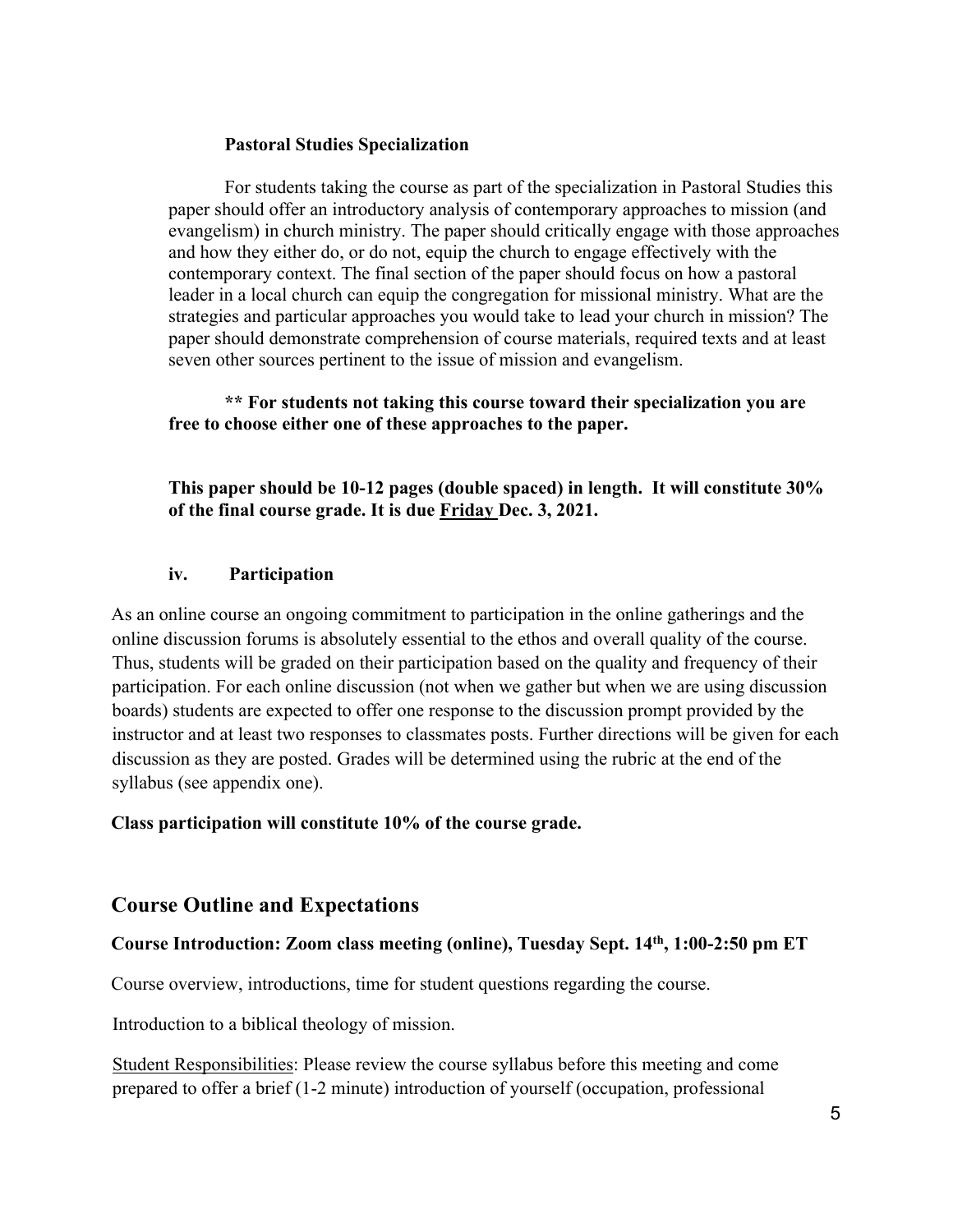background, personal/family situation, your hopes for the course), and to ask any questions you may have about the course.

## **Unit One: A Biblical Theology of Mission**

Weeks of September 13, 20 & 27. We will consider the concept of the theology of mission as it is presented in the Old and New Testaments, with reflection on other theological ideas that help form a Christian theology of mission.

Presentations: Class gathering on Sept. 14. The week of Sept. 20 & 28 on-line lectures and other learning resources will be provided.

Student Responsibilities: Please attend our first class gathering on Sept. 14 and also review the material posted each week for this unit. During the week of Sept. 20 engage with the online resources that are posted on the class A2L site and join in the online discussion. Post your response to the question provided by the instructor by Friday Sept 24. This week you do not have to respond to other posts (but you are welcome to do so if you want to). Also, over these three weeks read the course text *A Light to the Nations.*

--------------------------------

## **Unit Two: The History of Christian Mission**

The Weeks of Oct. 4 & 11. We will explore the history of Christian mission and how the church has engaged in mission throughout the different eras of history.

Presentations: Oct. 5 class gathering. Week of Oct. 11 online lectures and other learning resources.

Student Responsibilities: Join the class gathering Oct. 5. The week of Oct. 11 engage with the online lectures and other resources. Read the book *Women in the Mission of the Church.*  Participate in the online class discussion during the week of Oct. 11<sup>th</sup> based on the *Women in Mission* book. Post your response to the question provided by the instructor by Thursday Oct. 14 and respond to at least two posts from your group members by Sunday Oct. 17 (more instructions will be provided). Work on your *Biblical Theology of Mission* paper.

-----------------------------------

## **Unit Three: Critical Issues in Mission Today**

- The weeks of Oct. 18, Nov.1, 8, 15 (there will be no course content the week of Oct. 25) We will explore a number of issues that confront the North American church today in terms of challenges and opportunities for missional engagement including; the rise of the "nones," racial and indigenous issues, "spiritual but not religious," and immigration and immigrant churches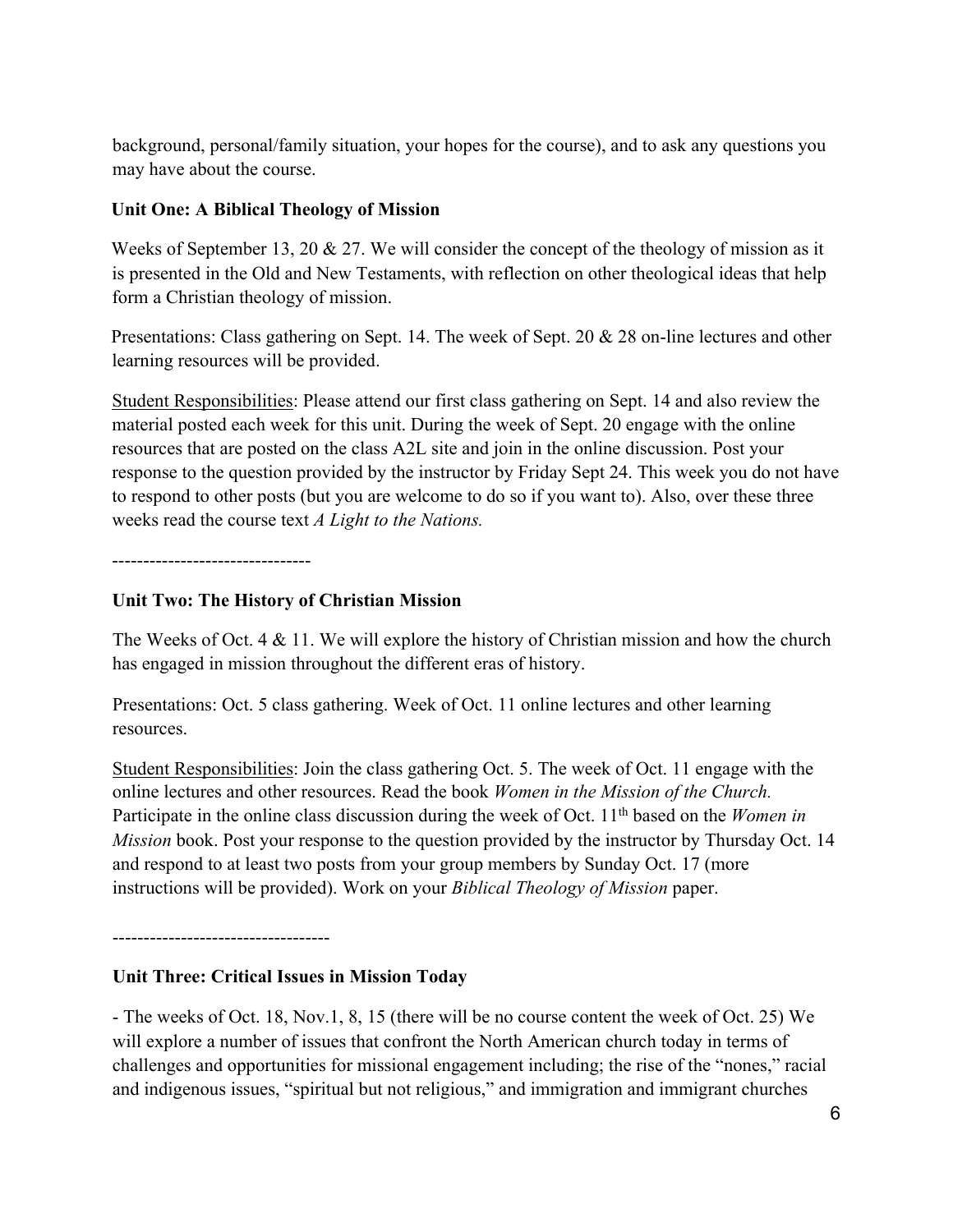(particularly the issue of  $2<sup>nd</sup>$  and  $3<sup>rd</sup>$  gen. retention and evangelism). Also, various presentation groups will meet Nov. 9, 16, 23.

- Presentations: online lectures and other resources the weeks of Oct. 18, Nov. 9 & 23. Class gathering Nov. 2. Presentation groups Nov. 9 & 16.

-Student Responsibilities: Hand in your *Biblical Theology of Mission* paper on Oct. 19. Engage with the lectures and resources provided online. Join the class gathering Nov. 2. Work on and hand in your *Challenges Facing the Church* paper on Nov. 9. Prepare your group presentation and join your group on your designated date and time. Read the book *Faithful Presence.*

----------------------------------

### **Unit Four: Equipping the Church for Mission**

The weeks of Nov. 23 and Nov. 30 we will consider issues of equipping the church for mission and developing strategies for engagement.

Presentations: online lectures the week of Nov. 23 and class gathering Nov. 30.

Student Responsibilities: Engage with the online material the week of Nov. 22 and join the class gathering on Nov. 30. Work on and hand in your *Research, Reflection and Specialization* paper by Dec. 3 (\*note this is a Friday).

- - - - - - - - - - - - - - - - - - - -

#### **Additional notes:**

#### A. Textbook Purchase

All required textbooks for this class are available from the College's book service, READ On Bookstore you may contact READ On Bookstore, at books@readon.ca. Other book services may also carry the texts.

#### B. Academic Honesty

Academic dishonesty is a serious offence that may take any number of forms, including plagiarism, the submission of work that is not one's own or for which previous credit has been obtained, and/or unauthorized collaboration with other students. Academic dishonesty can result in severe consequences, e.g., failure of the assignment, failure of the course, a notation on one's academic transcript, and/or suspension or expulsion from the College. Students are responsible for understanding what constitutes academic dishonesty. Please refer to the Divinity College Statement on Academic Honesty ~ https://mcmasterdivinity.ca/rules-regulations/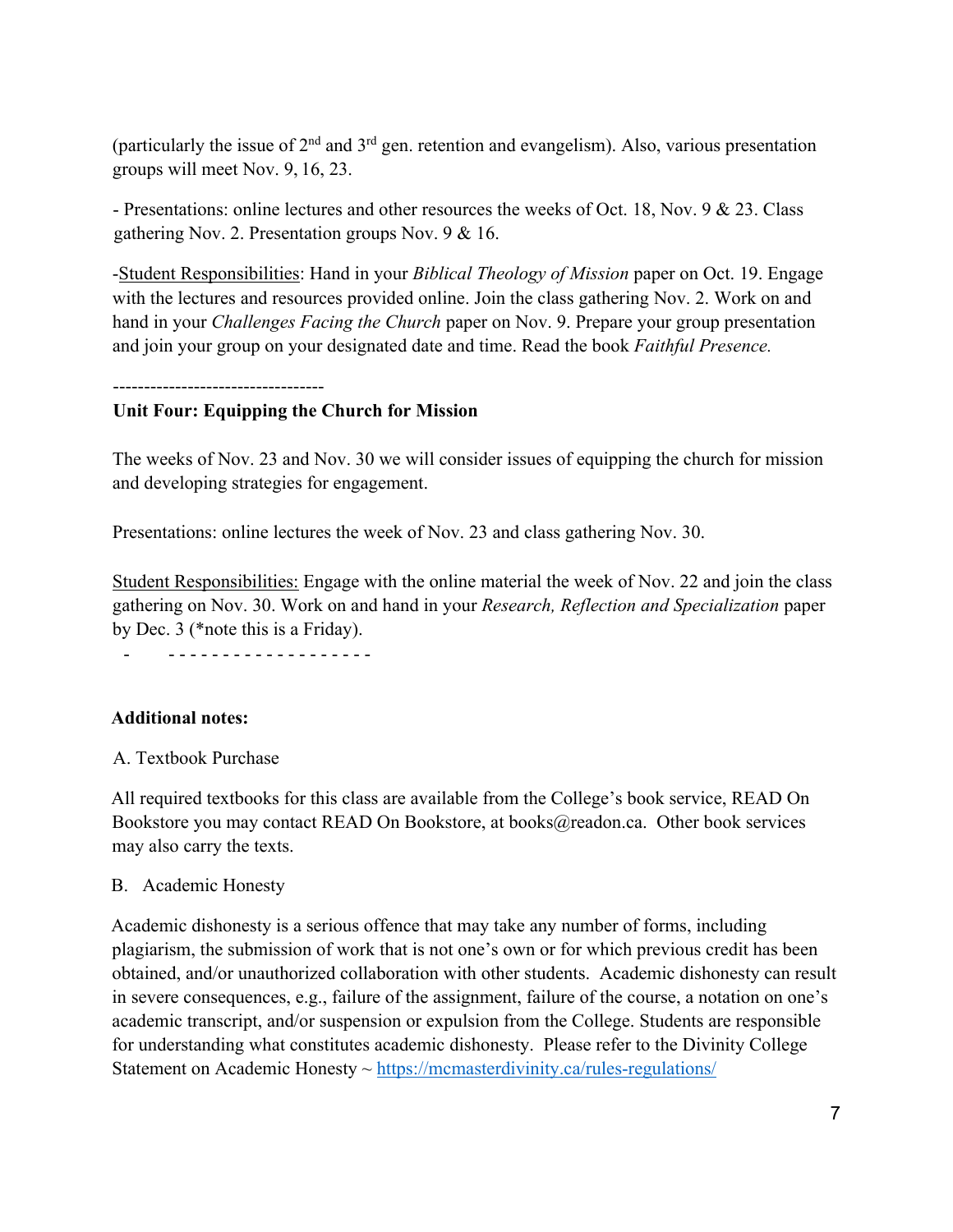## C. Gender Inclusive Language

McMaster Divinity College uses inclusive language for human beings in worship services, student written materials, and all its publications. It is expected that inclusive language will be used in chapel services and all MDC assignments. In reference to biblical texts, the integrity of the original expressions and the names of God should be respected, but you will need to use gender-inclusive language for humans, and you will need to quote from a gender-inclusive version such as the following: NRSV (1989), NCV (1991), TEV/GNB/GNT (1992), CEV (1995), NLT (1996), TNIV (2005), and the Common English Bible (CEB 2011).

## D. Style

All stylistic considerations (including but not limited to questions of formatting, footnotes, and bibliographic references) must conform to the McMaster Divinity College Style Guidelines for Essays and Theses: https://mcmasterdivinity.ca/resources-forms/mdc-style-guide/ Failure to observe appropriate form will result in grade reductions.

## Disclaimer

This syllabus is the property of the instructor and is prepared with currently available information. The instructor reserves the right to make changes and revisions up to and including the first day of class.

## **Appendix One: Rubric for Grading Participation**

# A-LEVEL PARTICIPATION (9-10 Points)

• The participant integrated evidence from the reading, lecture, or past experience in

supporting their argument.

• The participant consistently posted insightful comments and questions that prompted on topic discussion.

• The participant consistently helped clarify or synthesize other class members' ideas. If disagreeing with other class members' ideas, the participant stated his or her disagreement or objections clearly, yet politely.

## B-LEVEL PARTICIPATION (8 Points)

- The participant was notably lacking in one or two of the items listed for A-level participation.
- The participant consistently had to be prompted or coaxed to participate.
- The participant usually, but not always, expressed herself or himself clearly.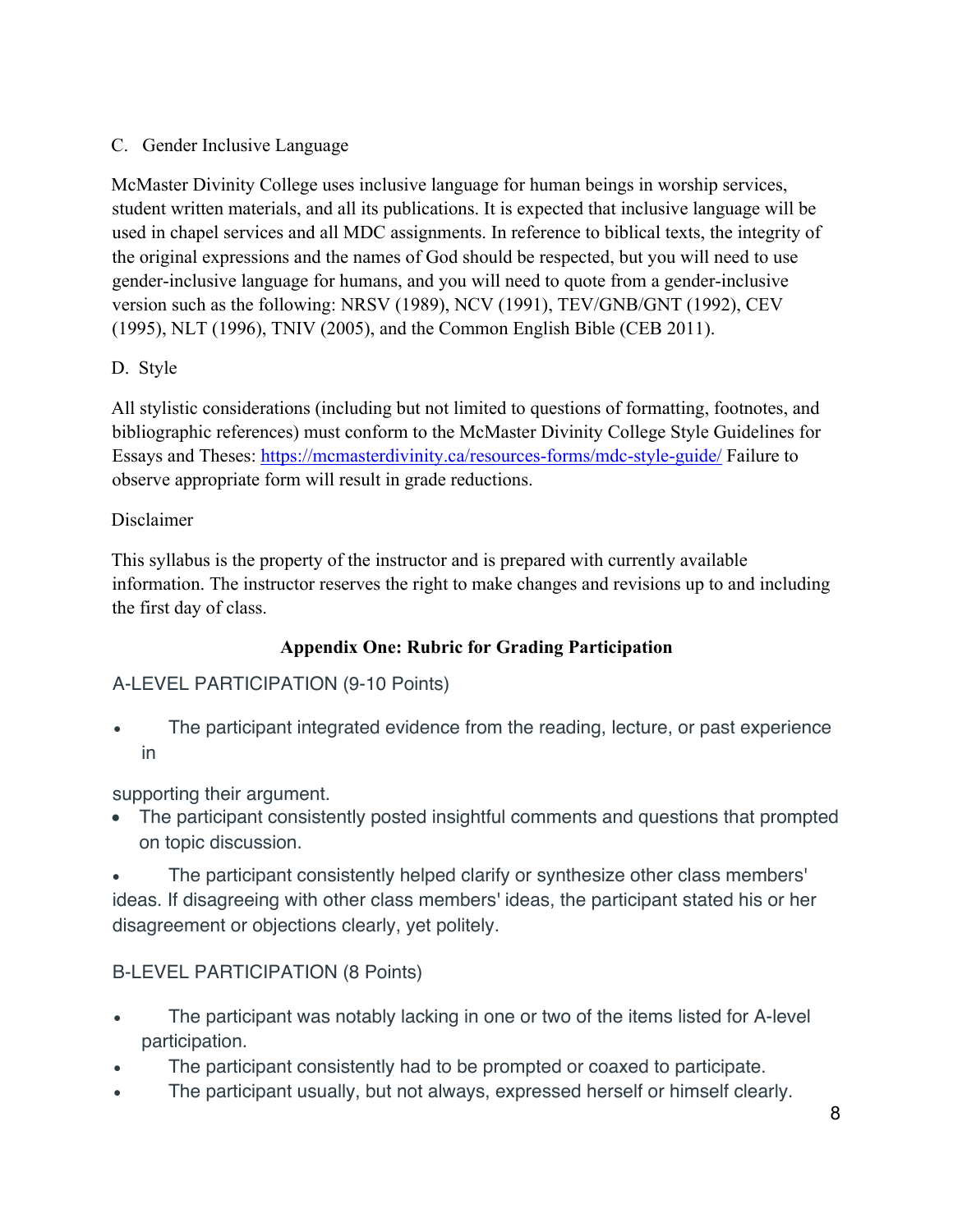# C-LEVEL PARTICIPATION (7 Points)

The participant was consistently lacking in two or more of the items listed for Alevel

## participation.

- The participant was extremely reluctant to participate, even when prompted.
- The participant rarely expressed himself or herself clearly.

# D-LEVEL PARTICIPATION (6 Points)

The participant frequently attempted (success is irrelevant) to draw the discussion off-topic, even if the participant's participation otherwise conforms to a higher level on the rubric

# F-LEVEL PARTICIPATION (0-5 Points)

The participant was rude or abusive to other course participants.

• The participant consistently failed or refused to participate at all, even when specifically prompted or questioned, even if the participant's participation otherwise conforms to a higher level on the rubric.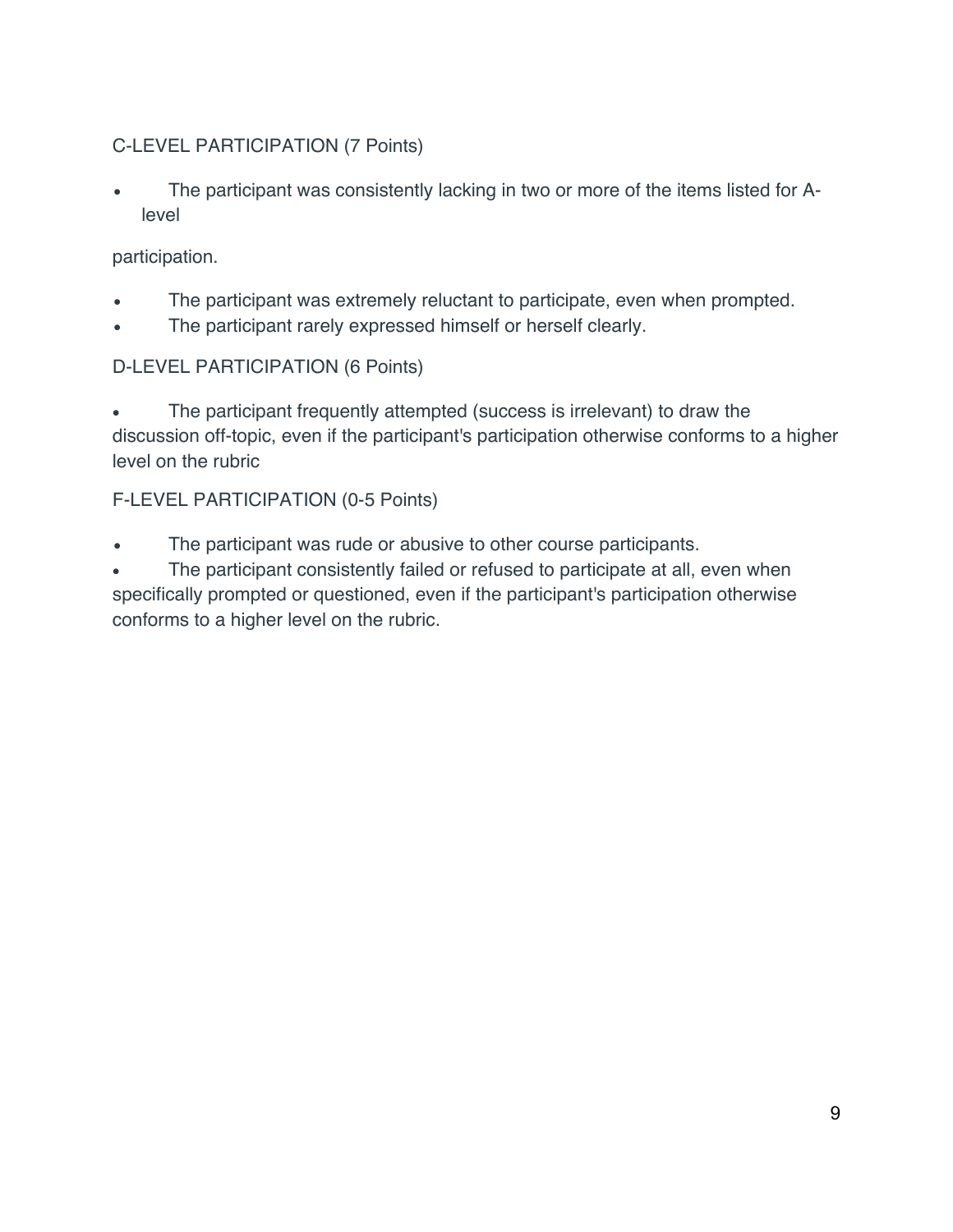#### **Introductory Bibliography**

- Adeney, Francis S. *Graceful Evangelism: Christian Witness in a Complex World.* Grand Rapids: Baker, 2010.
- Barrett, Lois Y. et. al. *Treasures in Jars of Clay: Patterns in Missional Faithfulness.*  Grand Rapids: Eerdmans, 2004.
- Beach, Lee. *The Church in Exile: Living in Hope after Christendom.* Downers Grove: Intervarsity, 2015.
- Bosch, David J. *Transforming Mission: Paradigm Shifts in the Theology of Mission,* American Society of Missiology Series, No.16, Mayknoll: Orbis, 1991.
- Frost, Michael. *Exiles: Living Missionally in a Post-Christian,* Peabody, Mass.:Hendrickson Publishers, 2006.

\_\_\_\_\_\_\_\_\_ and Hirsch, Alan. *The Shaping of Things to Come: Innovation and Mission In the 21st Century Church,* Peabody: Mass: Hendrickson, 2003.

- Guder, Darrell, (editor) *Missional Church*. Grand Rapids: Eerdmans, 1998.
- Hastings, Ross. *Missional God, Missional Church: Hope for Re-Evangelizing the West.*  Downers Grove: Intervarsity, 2012.
- Heath, Elaine. *The Mystic Way of Evangelism.* Grand Rapids: Baker, 2008.
- Hunsberger, George and Van Gelder, Graig (ed.'s), *The Church Between Gospel and Culture; The Emerging Mission in North America,* Grand Rapids: Eerdmanns, 1996.
- Muck, Terry and Adeney Francis. *Christians Encountering World Religions: The Practice of Mission in the 21st Century.* Grand Rapids: Baker, 2009.
- Newbiggin, Leslie. *Foolishness to the Greeks: The Gospel and Western Culture,* Grand Rapids: Eerdmans, 1986.

\_\_\_\_\_\_\_\_. *The Gospel in a Pluralistic Society,* Grand Rapids: Eerdmanns, 1989.

- Ott, Craig and Strauss, Stephen J. *Encountering Theology of Mission: Biblical Foundations, Historical Developments and Contemporary Issues. Grand Rapids: Baker, 2010.*
- Stone, Bryan. *Evangelism After Christendom: The Theology and Practice of Christian Witness,* Grand Rapids: Brazos Press, 2007.